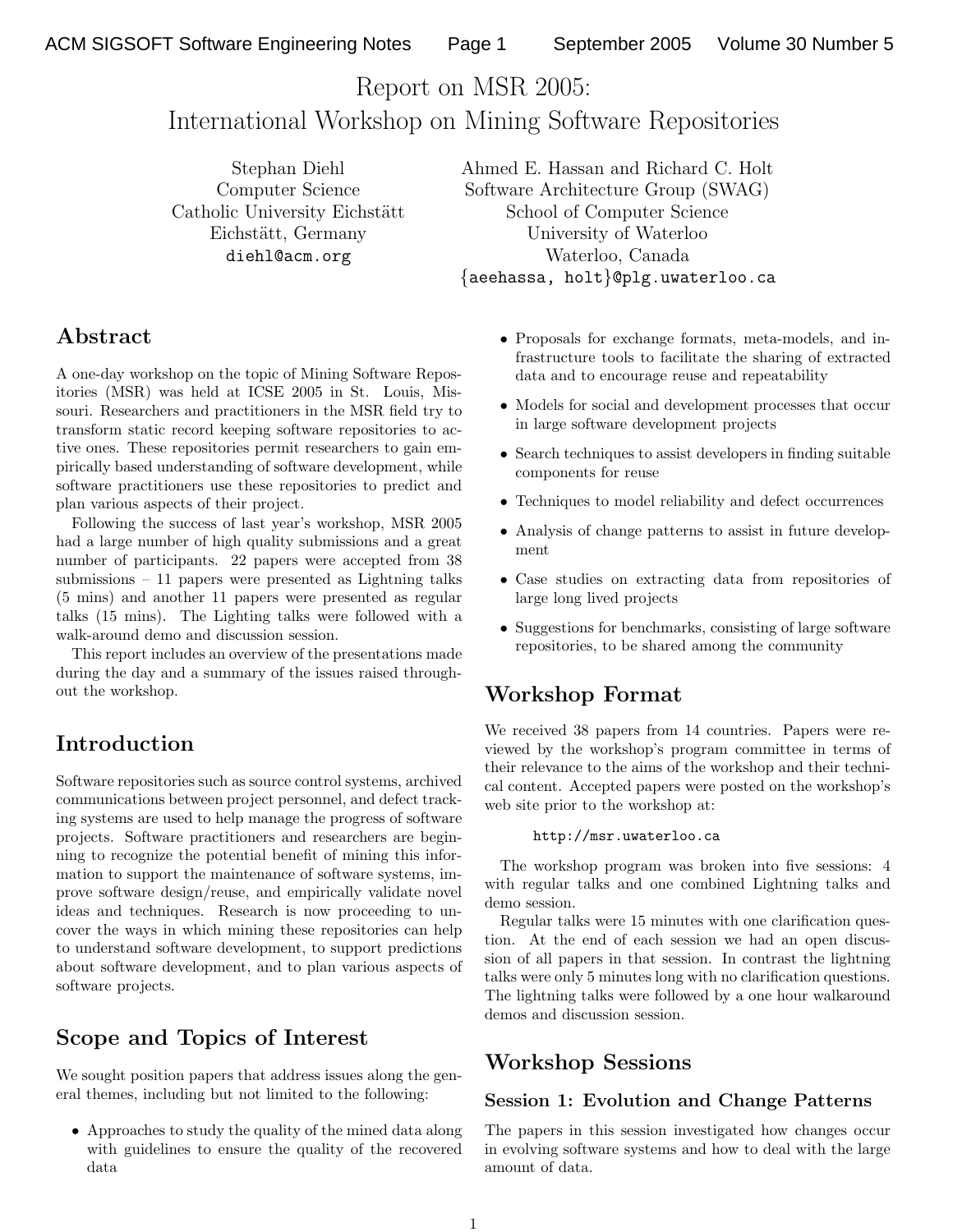Neamtiu et al. studied the effect of changes on the abstract syntax trees and found that change increases with depth within the tree. Williams et al. recovered system specific function usage patterns from the change history.

In a case study Fischer et al. looked at the BSD operating system and its offspring (NetBSD, FreeBSD, and OpenBSD) to see how the evolution of product families differs from that of single programs.

Finally, by looking at the evolution of code clones Kim and Notkin characterized different kinds of clones and found that there are actually good clones – those that are foreseen to diverge later in the development process.

#### **Session 2: Defect Analysis**

In general defect analysis is concerned with where bugs come from and how well we can predict them.

Sliwerski and Zimmermann tried to identify bug-inducing changes. These changes are followed later by bug-fixing changes which correct the bug-inducing changes. In particular they found, that bug-inducing changes occur more frequently on Fridays.

Görg and Weißgerber developed a method to automatically detect incomplete refactorings. Some of the incomplete refactorings that they found lead to compilable, but erroneous programs. So their version analysis could detect problems, that static analysis could not.

#### **Session 3: Education**

Papers in this session mined student projects to allow teachers to understand better the progress of students, instead of mining archives of medium to large open source programs.

Spacco et al. investigated the ability of warnings produced by different static analyzers to predict exceptions raised when testing the program.

Mierle et al. extracted various quantitative measures from 200 CVS archives of student projects and tried to relate these with grades. Surprisingly, no predictors stronger than simple lines-of-code were found.

#### **Session 4: Lightning Talks**

The talks in this session were divided into four themes:

**4a) Text Mining** Ohba and Gondow suggested to mine for concept keywords in identifiers. The key idea is that identifiers are divided into terms. Terms that occur frequently in a document are characteristic for the document. They applied the technique to relate bug reports and source code.

In a case study Ying et al. found different kinds of Eclipse comments that start with TODO and argued that these and other source code comments provide important information: "Someone left a note for you in the code". Hayes et al. undertook a pilot study to examine the impact of analyst decisions on the final outcome of the text mining process.

**4b Software Changes and Evolution** Kim et al. developed a taxonomy of function signature change patterns. They analyzed 8 open source software systems to see how often each of these change patterns occur.

Ratzinger et al. identified two bad change smells, i.e. bad practices of how to change code, and showed in a case study that these can be used to find bad smells in the source code.

In a case study by Antoniol et al., two techniques from signal processing, namely Linear Predictive Coding and Cepstral analysis, are used to identify files with similar size changes patterns.

**4c) Process and Collaboration** VanHilst et al. argue that mining software repositories provides useful process metrics without adding overhead to the process itself.

Huang and Liu applied social network analysis to divide modules into conceptual kernel and non-kernel modules, as well as developers into core and none-core teams. Huang and Liu received the Lightning award for the best presentation in this session.

**4d) Taxonomies and Formal Representations** Two different taxonomies were proposed:

Kagdi et al. proposed a taxonomy based on technical aspects, e.g. the kinds and granularity of mining, whereas German et al. considered the goals and context, i.e. the different kinds of users and their needs.

Hindle and German designed a query language to formulate hypotheses and reason about data in software repositories. Their language is based on a formal model of repositories consisting of four entities: authors, modification request, revisions, and files.

#### **Session 5: Integration and Collaboration**

Robles and González-Barahona combined various sources of data to map the different identities used by a developer in one or more open source projects to a single person.

Ohira et al. developed a graph-based tool to analyze and visualize the relationship among projects and developers. They found that about 66 percent of all projects at Source-Forge had only one developer.

Conklin et al. reported about a repository for researchers to store and share meta-data (developer names, platforms, licence types, etc. ) extracted from general repositories like SourceForge, GNU Savannah and the like.

### **1 Conclusions**

Tools and approaches were presented that extract various kinds of information from software archives, identify potential bugs, or discover who are the core-team members of a project. The techniques applied ranged from classical data mining to signal processing. In the discussions the question of what are the underlying heuristics and concerns about their validity, were raised several times. Also privacy issues